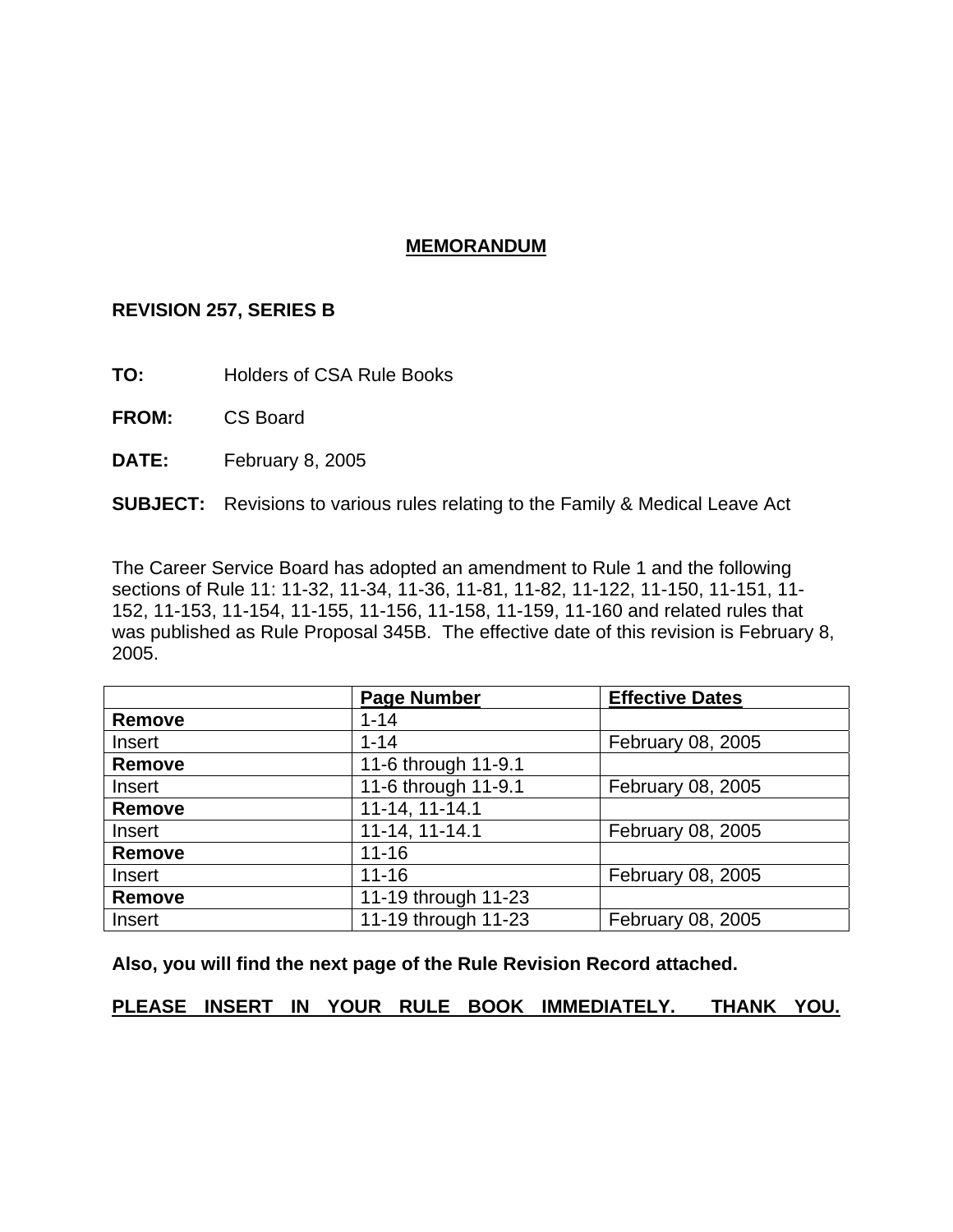#### CAREER SERVICE RULES REVISION RECORD SERIES B

As you place revisions in your Rules book, place the date and the rule number on the line opposite the number of the revision.

| <b>REVISION</b> | <b>RULE</b>                                             | <b>REVISION</b> | <b>RULE</b> | <b>REVISION</b> | <b>RULE</b>          |  |
|-----------------|---------------------------------------------------------|-----------------|-------------|-----------------|----------------------|--|
| <b>NUMBER</b>   | DATE NUMBER INITIALS NUMBER DATE NUMBER INITIALS NUMBER |                 |             |                 | DATE NUMBER INITIALS |  |
|                 |                                                         |                 |             |                 |                      |  |
| 258B            |                                                         | 280B            |             | 302B            |                      |  |
| 259B            |                                                         | 281B            |             | 303B            |                      |  |
| 260B            |                                                         | 282B            |             | 304B            |                      |  |
| 261B            |                                                         | 283B            |             | 305B            |                      |  |
| 262B            |                                                         | 284B            |             | 306B            |                      |  |
| 263B            |                                                         | 285B            |             | 307B            |                      |  |
| 264B            |                                                         | 286B            |             | 308B            |                      |  |
| 265B            |                                                         | 287B            |             | 309B            |                      |  |
| 266B            |                                                         | 288B            |             | 310B            |                      |  |
| 267B            |                                                         | 289B            |             | 311B            |                      |  |
| 268B            |                                                         | 290B            |             | 312B            |                      |  |
| 269B            |                                                         | 291B            |             | 313B            |                      |  |
| 270B            |                                                         | 292B            |             | 314B            |                      |  |
| 271B            |                                                         | 293B            |             | 315B            |                      |  |
| 272B            |                                                         | 294B            |             | 316B            |                      |  |
| 273B            |                                                         | 295B            |             | 317B            |                      |  |
| 274B            |                                                         | 296B            |             | 318B            |                      |  |
| 275B            |                                                         | 297B            |             | 319B            |                      |  |
| 276B            |                                                         | 298B            |             | 320B            |                      |  |
| 277B            |                                                         | 299B            |             | 321B            |                      |  |
| 278B            |                                                         | 300B            |             | 322B            |                      |  |
| 279B            |                                                         | 301B            |             | 323B            |                      |  |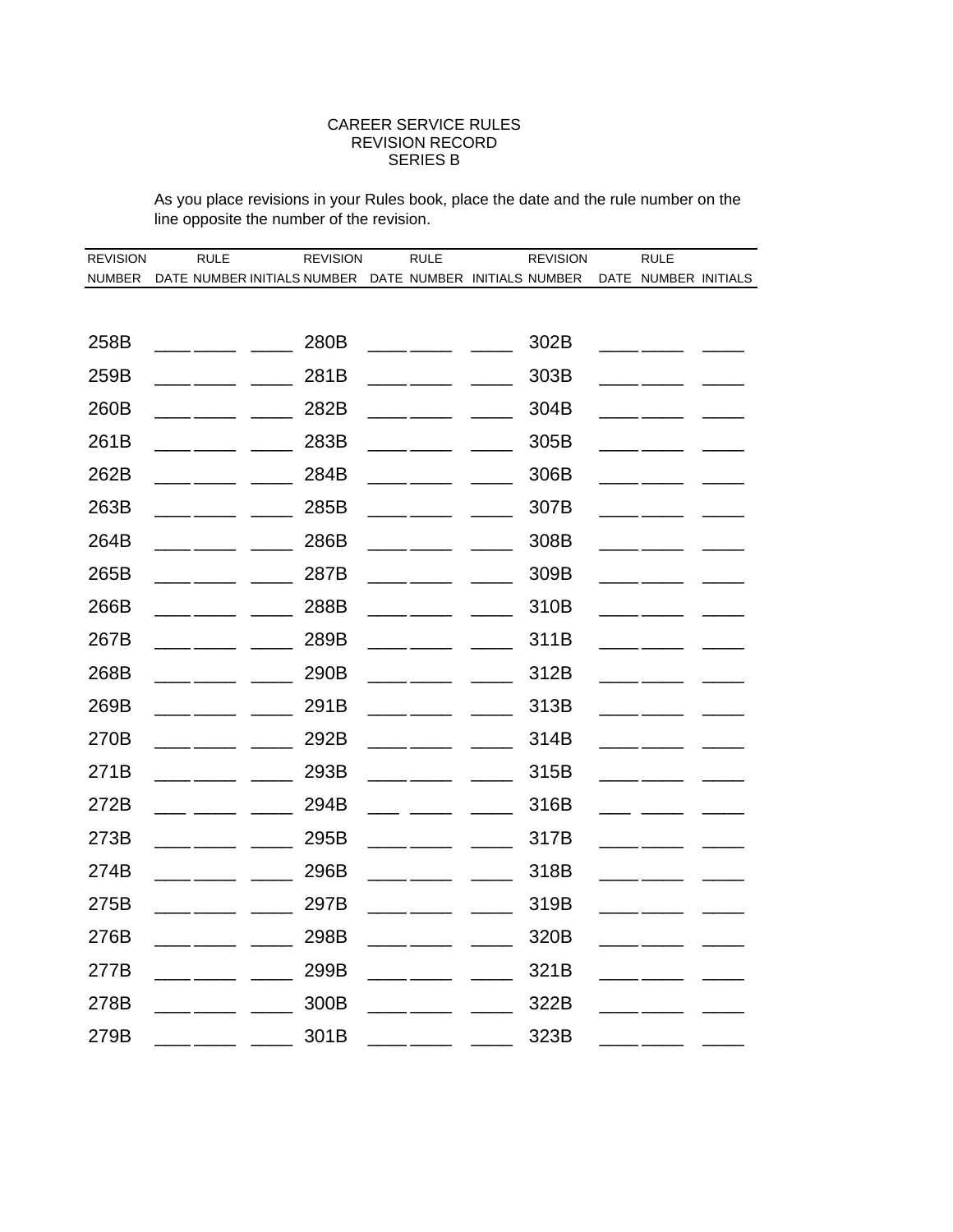## Separation:

The termination of employment by reason of probation, disqualification, lay-off, resignation, retirement, dismissal, or death. (Effective September 18, 1980; Rules Revision Memo 127A).

#### Serious health condition:

An illness, injury, impairment or physical or mental condition, which involves inpatient care in a hospital, hospice or residential medical care facility or continuing treatment by a health care provider. (Effective February 8, 2005, Rules Revision Memo 257B)

#### Sexual harassment:

Unwelcome sexual advances, requests for sexual favors, or other verbal or physical conduct of a sexual nature, when:

- a) submission to such conduct is made either explicitly or implicitly a term or condition of an individual's employment; or
- b) submission to or rejection of such conduct by an individual is used as the basis for employment decisions affecting such individual; or
- c) such conduct has the purpose or effect of unreasonably interfering with an individual's work performance or creating an intimidating, hostile, or offensive environment. (Effective March 22, 1984; Rules Revision 60B).

#### Short range pay schedule:

A schedule of pay grades in the pay plan applicable to those classes which are utilized to determine pay for "seasonal" or "on-call" positions. (Effective May 1, 1991; Rules Revision 148B).

#### Staggered work schedule:

The assignment of differing reporting times to individual employees. (Effective November 14, 1978; Rules Revision 104A).

#### Standard work week:

The five-day, forty-hour work week. (Effective May 16, 1956; Rules Revision 16A).

#### Subject to the effects of an illegal drug or drug metabolite:

Having the presence of an illegal drug or an illegal drug metabolite in an individual's system, as determined by appropriate testing of urine specimen that is equal to or greater than the levels specified below for the confirmation test.

| 15 NG/ML                                                                                                                                                                                                                             |
|--------------------------------------------------------------------------------------------------------------------------------------------------------------------------------------------------------------------------------------|
| 150 NG/ML.                                                                                                                                                                                                                           |
| 300 NG/ML                                                                                                                                                                                                                            |
| 25 NG/ML                                                                                                                                                                                                                             |
| 500 NG/ML                                                                                                                                                                                                                            |
|                                                                                                                                                                                                                                      |
| a) Marijuana metabolite<br>b) Cocaine metabolite(s)<br>c) Morphine and/or Codeine<br>d) Phencyclidine (PCP) (and/or metabolites)<br>e) Amphetamine and/or methamphetamine<br>(Effective December 31, 1994; Rules Revision Memo 177). |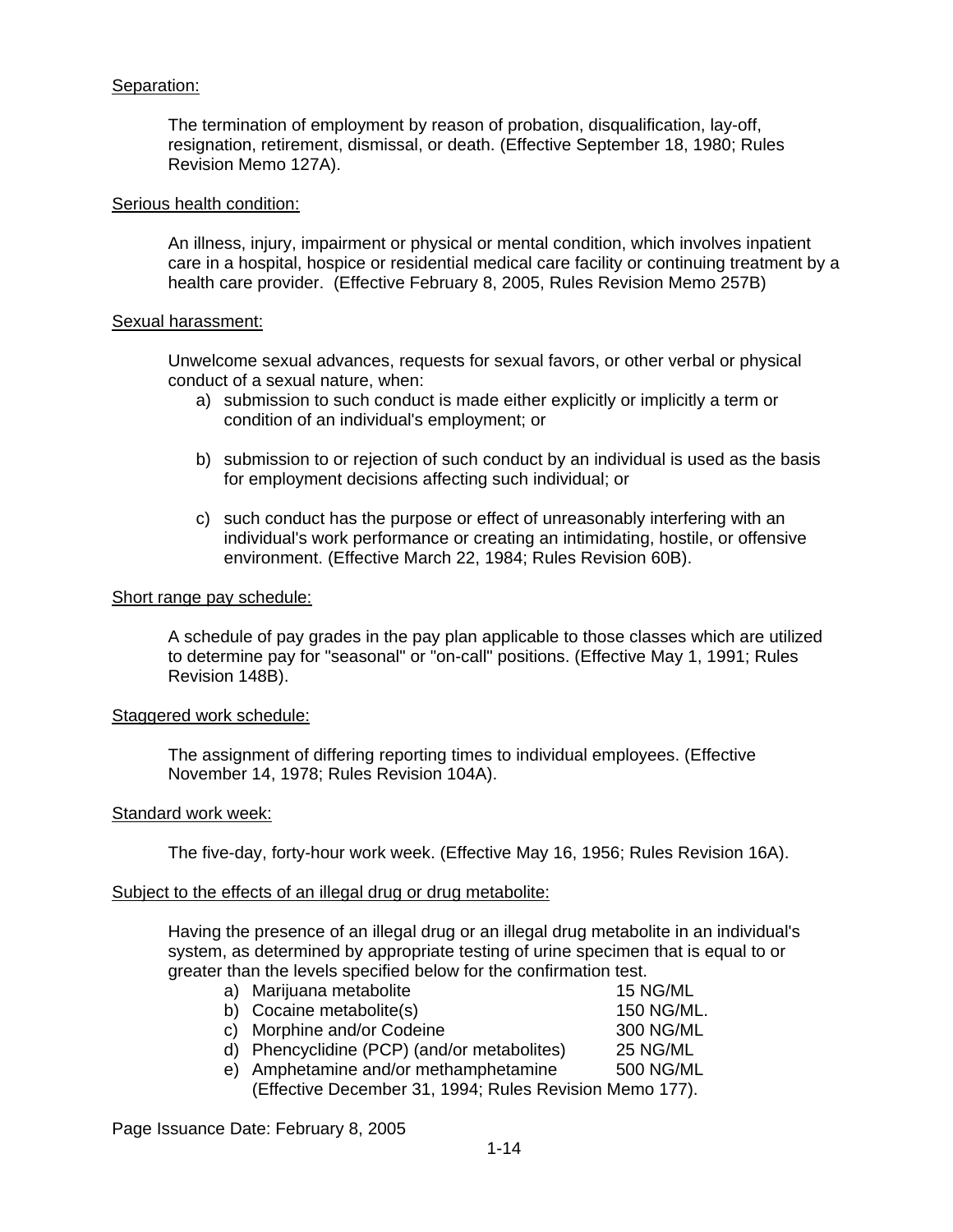(Subsection 11-31 Continued)

- (1) Employees ... working full time shall accrue sick leave at the rate of eight (8) hours per month of service, and employees working part-time shall accrue a proportionate amount. Sick leave shall be granted to career service employees and trainees in the career training service in accordance with rules promulgated by the career service board.
- (2) Sick leave may be accumulated to a limit of nine hundred and sixty (960) working hours. When the accumulation exceeds eight hundred and eighty (880) working hours, and employee... shall be granted eight (8) hours of vacation leave for each eight hour day of sick leave accumulated beyond eight hundred and eighty, (880) hours up to the limit, in addition to the vacation to which he is otherwise entitled; provided, however, that the employee may elect to retain such sick leave credits to be used as sick leave if they do not discharge such credits by additional vacation leave.

## Section 18-269 Sick Leave Pay Upon Separation reads:

- (1) Upon separation for any reason other than death or retirement, an employee... who has completed five (5) consecutive years of service shall be paid at the regular rate of pay for the difference between the balance of sick leave days to his or her credit and forty (40) hours multiplied by the years of service to a maximum of ten (10) years, except as provided in subsection (3).
- (2) Upon separation due to retirement or death, an employee ... shall be paid at his or her regular rate of pay for one-half of all accumulated sick leave credits existing on the effective date of separation or death, or in accordance with the method described under subsection (1), whichever is higher, but not to exceed five hundred and sixty (560) working hours."

#### 11-32 Policy

(Effective April 5, 1972, Rules Revision Memo 75A; Revised 2/8/05, Rules Revision Memo 257B)

Sick leave may be used when an employee is incapacitated by sickness or injury; for medical issues caused or contributed to by pregnancy, miscarriage, abortion, childbirth, and recovery therefrom; for medical, dental, or optical examination, or treatment, including examinations for military service, or disability payments; for necessary care and attendance during sickness, or for death, of a member of the employee's immediate family, and for qualifying conditions under the Family and Medical Leave Act ("FMLA").

#### 11-33 Crediting And Donating Sick Leave.

(Effective January 22, 1988; Rules Revisions Memo 105, Series B)

- a) Crediting sick leave: Sick leave shall be credited to all employees except employees in on-call positions as follows:
	- 1) Credit for employee in full-time position: An employee in a full-time position shall receive sick leave credit in accordance with the following schedule:
		- (a) Eight (8) hours for each full calendar month of service.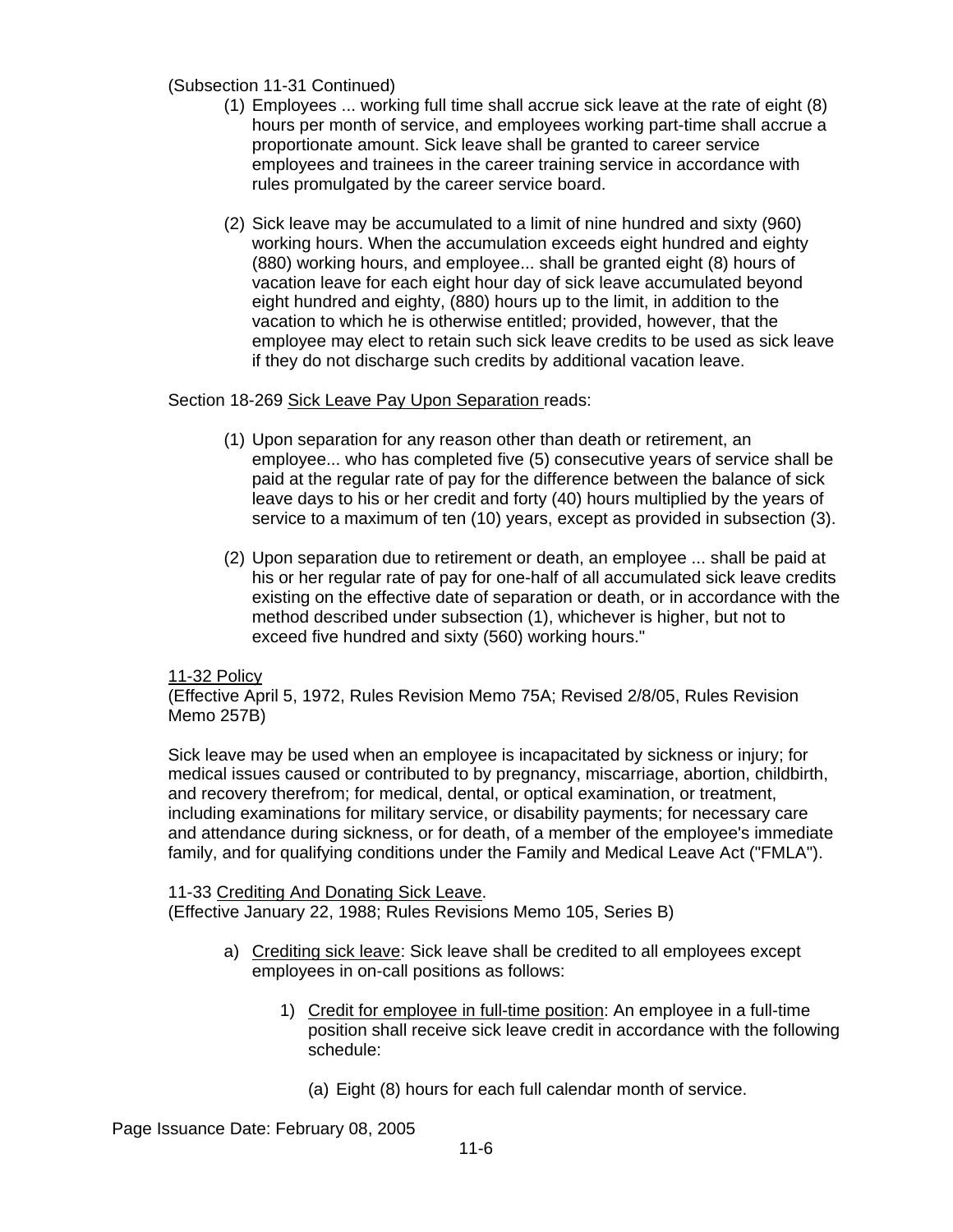#### (Subsection 11-33 continued)

- (b) Prorated credits for less than a full calendar month of service in accordance with the schedule for employees in part-time positions, described in paragraph 11-33 a) 2) Credit for Employee in Part-Time Position.
- 2) Credit for employee in part-time position: An employee in a part-time position shall receive sick leave credit in accordance with the following schedule based on a work period of eighty (80) hours:
	- (a) Under forty (40) hours no credits;
	- (b) Forty (40) through fifty-nine (59) hours half (1/2) credits;
	- (c) Sixty (60) through seventy-nine (79) hours three fourth (3/4) credits.
- b) Donating sick leave: One Career service employee may donate sick leave to another Career Service employee provided that all of the following conditions are met:
	- 1) The amount of sick leave donated may not reduce the donor employee's sick leave balance to less than two hundred forty (240) hours.
	- 2) The amount of sick leave to be credited to the recipient employee's account shall be computed as follows:
		- (a) Multiply the number of hours of sick leave being given by the donor employee times the hourly rate of pay or the donor employee;
		- (b) Divide the result of step (a) by the hourly rate of pay of the recipient employee; and
		- (c) Round the result down to the closest full hour.
	- 3) The computations made-in paragraph b) 2) shall be reported to the Auditor in accordance with procedures to be established by that office.
- c) Maximum accumulation of sick leave: Sick leave may be accumulated to a total of nine hundred sixty (960) working hours.
- d) Conversion to vacation leave: When the accumulation exceeds eight hundred eighty (880) hours, an employee may be granted eight (8) hours of vacation leave for each eight (8) hours of sick leave accumulated beyond eight hundred eighty (880) hours up to the limit.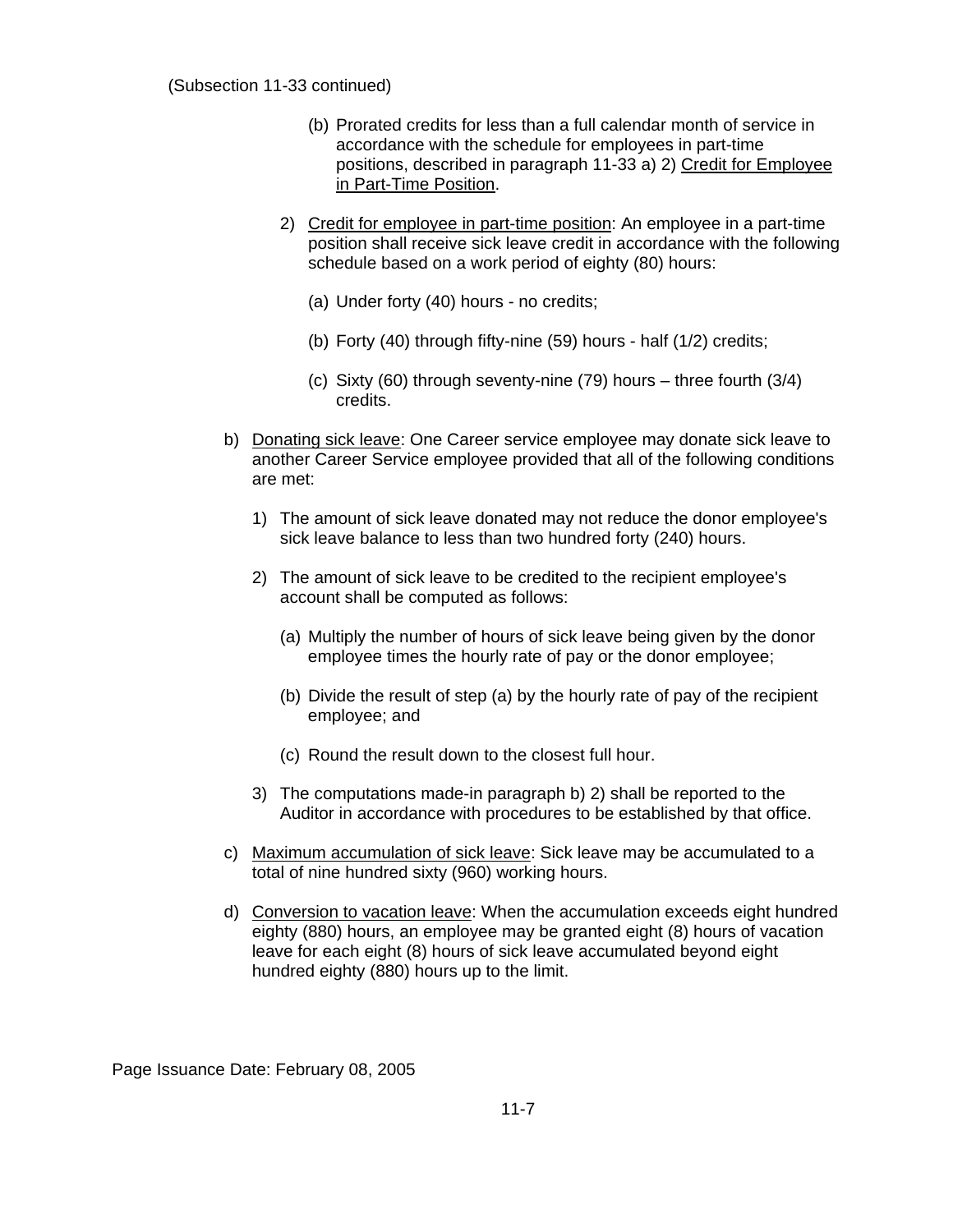# (Paragraph 11-33 continued)

e) Transfer of credits to Career Service: When an employee holding or occupying a city position not in the career service except positions in the Classified Service of Police and Fire, the Merit System of the Department of Social Service of the City and County of Denver, Denver Water Board, on call positions and positions whose salaries are fixed in the Charter, is appointed to a Career Service position immediately following separation from a non-Career Service position, his or her accumulated sick leave credits shall be transferred into the career service. (Effective November 17, 1972; Rules Revision Memo 79A)

# 11-34 Granting Sick Leave

Appointing authorities shall grant sick leave with pay in accordance with the following provisions:

- a) Advances prohibited: Sick leave shall not be granted in advance of accrual.
- b) Leave without pay for sickness: Leave without pay may be granted for sickness extending beyond the earned credits.
- c) Vacation leave for sickness: After six (6) continuous months of service, vacation leave credits may be used for sick leave when sick leave credits have been exhausted.
- d) Sick leave because of death of a family member: The amount of sick leave granted at any one time because of the death of a member of an employee's immediate family shall not exceed forty eight (48) work hours, unless an appointing authority grants additional time because of unusual circumstances. (Effective December 19, 1985; Rules Revision Memo 82B.)
- e) Restoration of sick leave: An employee who is reinstated within two (2) years after a lay-off shall have eligible sick leave credits restored. Employees who are reemployed while their names are on a reinstatement list shall also be entitled to restoration of eligible sick leave. (Effective December 18, 1980; Rules Revision Memo 01, Series B)
- f) Debiting donated sick leave: Donated sick leave may be used by the recipient employee only after the recipient employee's sick leave and vacation credits are exhausted. Donated sick leave may be used only for personal or immediate family sickness, or other qualifying FMLA conditions. (Effective January 22, 1988; Rules Revision Memo 105, Series B, February 08, 2005, Rules Revision Memo 257B)

# 11-35 Debiting Sick Leave

Sick leave shall be debited as follows:

a) Amount of time debited: The amount of sick leave to be debited shall be computed on the basis of the exact number of hours or half-hours an employee is scheduled to work when leave is utilized. (Effective December 19, 1985; Rules Revision Memo 82B)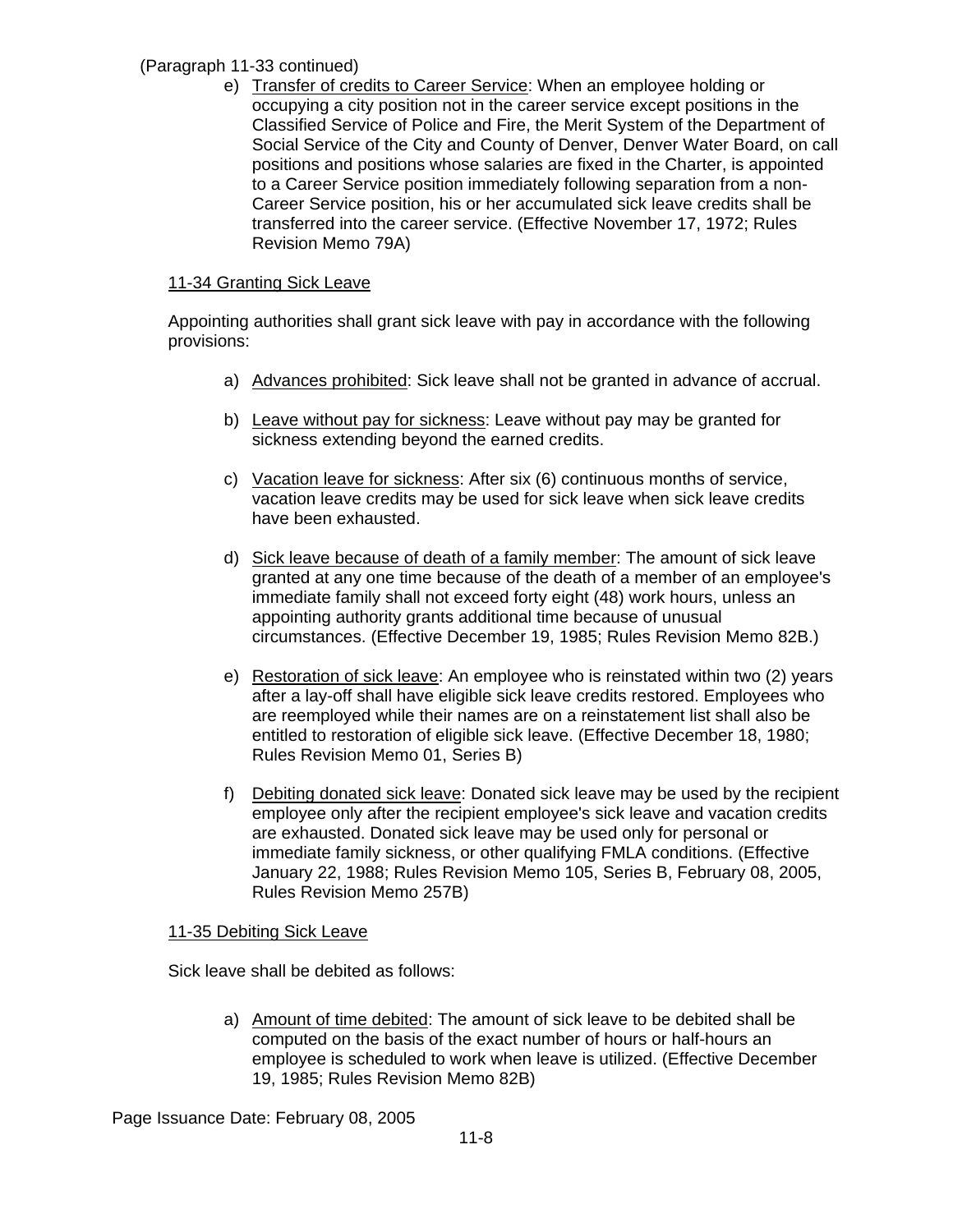- b) Effect of regular days off: Holidays or other regular days off shall not be counted in debiting sick leave.
- c) Minimum time debited: Sick leave shall be debited in no less than one-half (1/2) hour units. (Effective July 1, 1979; Rules Revision Memo 112A).

# 11-36 Reporting and Investigation of Sick Leave

- a) Reporting of absence on sick leave: If an employee is absent for reasons that entitle him to sick leave, the employee or a member of his household shall notify his supervisor within two (2) hours of his usual reporting time. Appointing authorities may establish sick leave reporting procedures which differ from the standard for an entire agency, for specific units, or for individual employees in order to meet special program needs or work loads. If the employee fails to notify his supervisor or agency head, no sick leave shall be approved, except in unusual circumstances, to be determined by the appointing authority. Immediately upon return to work, the employee shall submit an Authorization for Leave form to his supervisor. (Effective January 1, 1966; Rules Revision Memo 49A).
- b) Investigation of use of sick leave: Appointing authorities may investigate the alleged illness of an employee absent on sick leave. False or fraudulent use of sick leave shall be cause for disciplinary action and may result in dismissal.
- c) Medical statement: An employee who is absent on sick leave for more than three (3) days because of his or her own illness or that of a member of his or her immediate family shall be required to furnish a statement signed by attending physician, or other proof of illness satisfactory to the appointing authority. An appointing authority may require this statement or proof for an absence chargeable to sick leave of any duration. If an appointing authority has reason to believe that the absence may be a qualifying event under the FMLA, the FMLA medical certification requirements shall apply. (Effective August 5, 1982; Rules Revision Memo 37B; February 08, 2005, Rules Revision Memo 257B.)

11-37 Effect of Transfer on Sick Leave Credits

When an employee transfers from one agency in the Career Service to another, his sick leave credits shall be transferred to the new agency.

11-38 Effect of Separation on Sick Leave Credits (Effective November 17, 1972; Rules Revision Memo 79A)

> a) Length of service for sick leave pay: In computing length of service for the purpose of determining eligibility for sick leave pay upon separation only, service performed immediately prior to the date of employment or reemployment appointment to the Career Service in a City position not under Career Service, except positions in the Classified Service of Police and Fire, in the Merit System of the Department of Social Services of the City and County of Denver, the Denver Water Board, on call positions, and positions whose salaries are fixed in the Charter, shall be counted toward the five (5) years' consecutive service required. (Effective November 1, 1980; Rules Revision Memo 127A).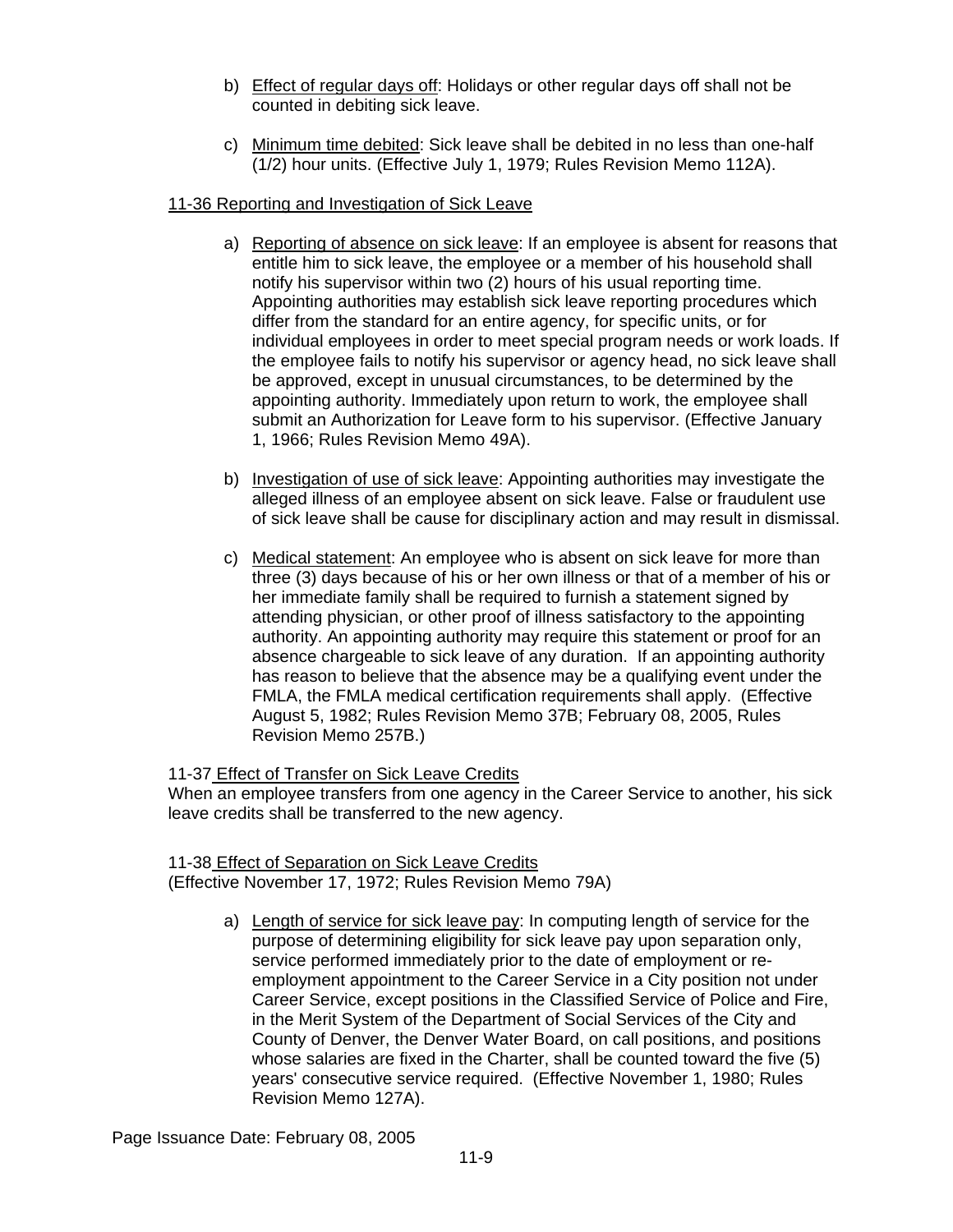- b) Sick leave pay on separation for reasons other than retirement or death: Upon separation for any reason other than death or retirement, an employee who has completed five (5) consecutive years of service, shall be paid at his or her regular rate of pay for the difference between the balance of sick leave hours to his or her credit and forty (40) hours multiplied by his or her years of service to a maximum of ten (10) years.
- c) Sick leave pay on separation due to retirement or death: Upon separation due to retirement or death, an employee shall be paid at his or her regular rate of pay for one-half (1/2) of all accumulated sick leave credits existing on the effective date of separation or death, or in accordance with the method as described under b) above, whichever is higher, but not to exceed five hundred sixty (560) working hours. The words "retirement" when used to describe the separation of an employee from the Career Service shall be applied only to those employees who separate due to mandatory retirement age, or who are eligible for benefits under the Denver Employees' Retirement Plan.

(Effective December 19, 1985; Rules Revision Memo 82B)

- d) Restoration of sick leave credits: An employee who is laid off and reinstated shall have restored that portion of his unused sick leave credits which were not paid for under the provisions of Section 18-269 of the Revised Municipal Code, 1982 codification. (Effective December 15, 1983; Rules Revision 51B)
- e) Donated sick leave: The recipient employee shall not receive pay upon separation for any unused donated sick leave. (Effective January 22, 1988; Rules Revision 105B)

11-39 Effect of Sick Leave on Eligibility for Merit Increase (Effective September 1, 1989; Rules Revision 129B)

Paid sick leave shall not affect eligibility for a merit increase.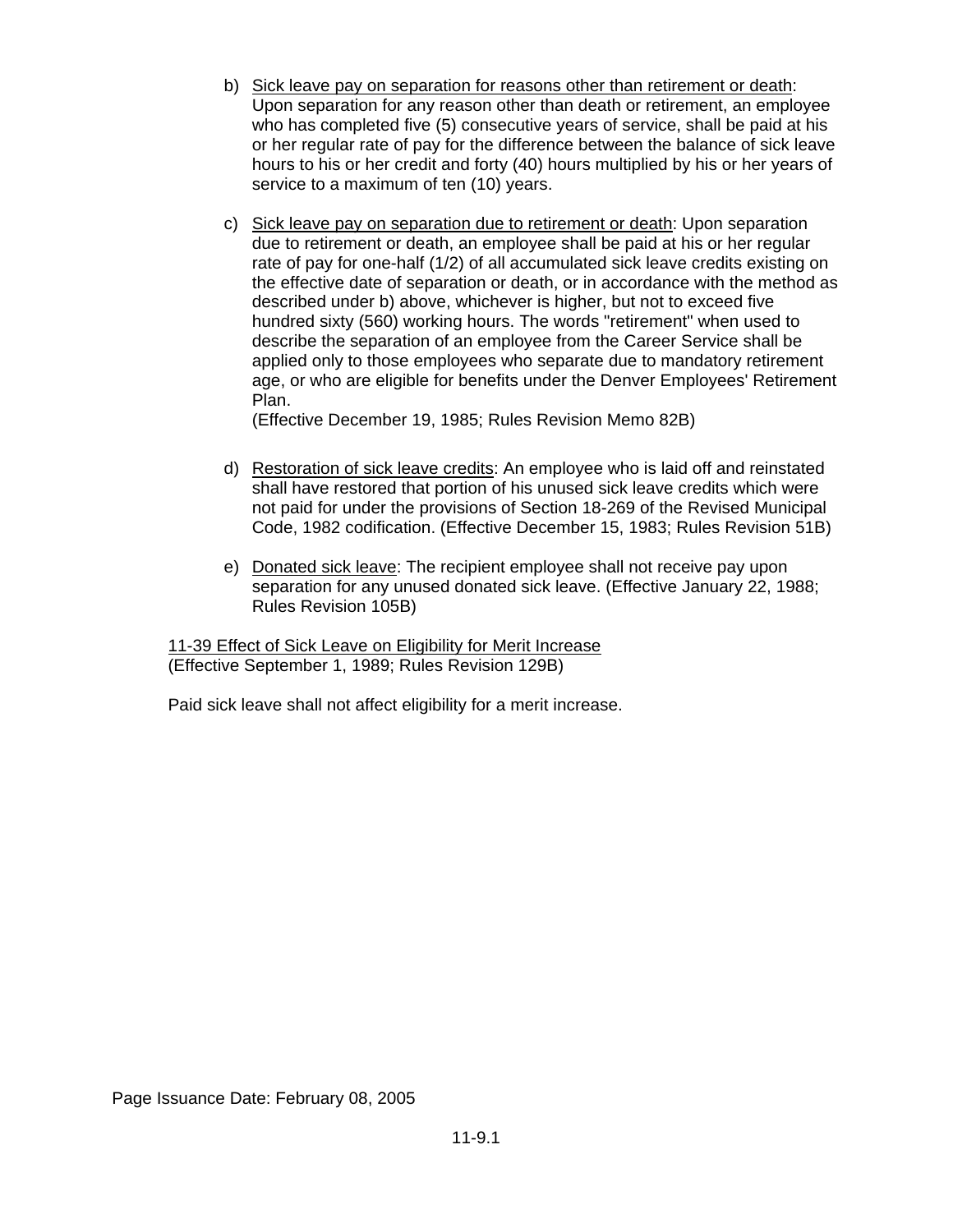Section 11-80 Leave Without Pay

(Effective January 1, 1988; Rules Revision Memo 103B; February 08, 2005, Rules Revision Memo 257B.)

## 11-81 Policy

Leave without pay may be granted to an employee for any good cause when it is in the interest of the City and the employee to do so. An appointing authority may grant an employee leave without pay for up to 90 days. The agency or department head may approve 90 day extensions. Any appointment made to the position vacated by an employee on leave without pay shall be conditional upon the return of the employee on leave. If an employee's leave without pay is also designated as FMLA leave, the leave without pay and FMLA leave shall run concurrently.

#### 11-82 Granting Voluntary Leave Without Pay

(Effective November 14, 1996, Rules Revision 189B) Voluntary leave without pay shall be subject to the following provisions:

#### a) Return

At the expiration of leave without pay, the employee shall return to the position he or she held prior to the leave. Failure to report promptly at the expiration of a leave without pay shall be considered a resignation.

b) Pay Increase and Fringe Benefits

## FIRST 30 DAYS WITHOUT PAY

The first 30 consecutive calendar days of voluntary leave without pay in a calendar year, which is approved by the employee's supervisor, shall have no effect on the following:

- 1) City contributions to health, dental, and life insurance; or
- 2) Vacation and sick leave credits, and holiday eligibility.

#### AFTER 30 DAYS BUT BEFORE 180 DAYS

After the first, 30 consecutive calendar days of voluntary leave without pay, City contributions to health, dental, and life insurance shall be discontinued, except for FMLA leave:

Only employees on FMLA leave may pay for the cost of contributing the health care benefits, dental benefits, and life insurance by:

- a) depositing monthly, the employee's share of the premium for such benefits with the payroll clerk for the unit from which the employee is on leave or;
- b) by taking at least one day of paid leave from which the cost of contributions to health, dental, and life insurance shall be deducted.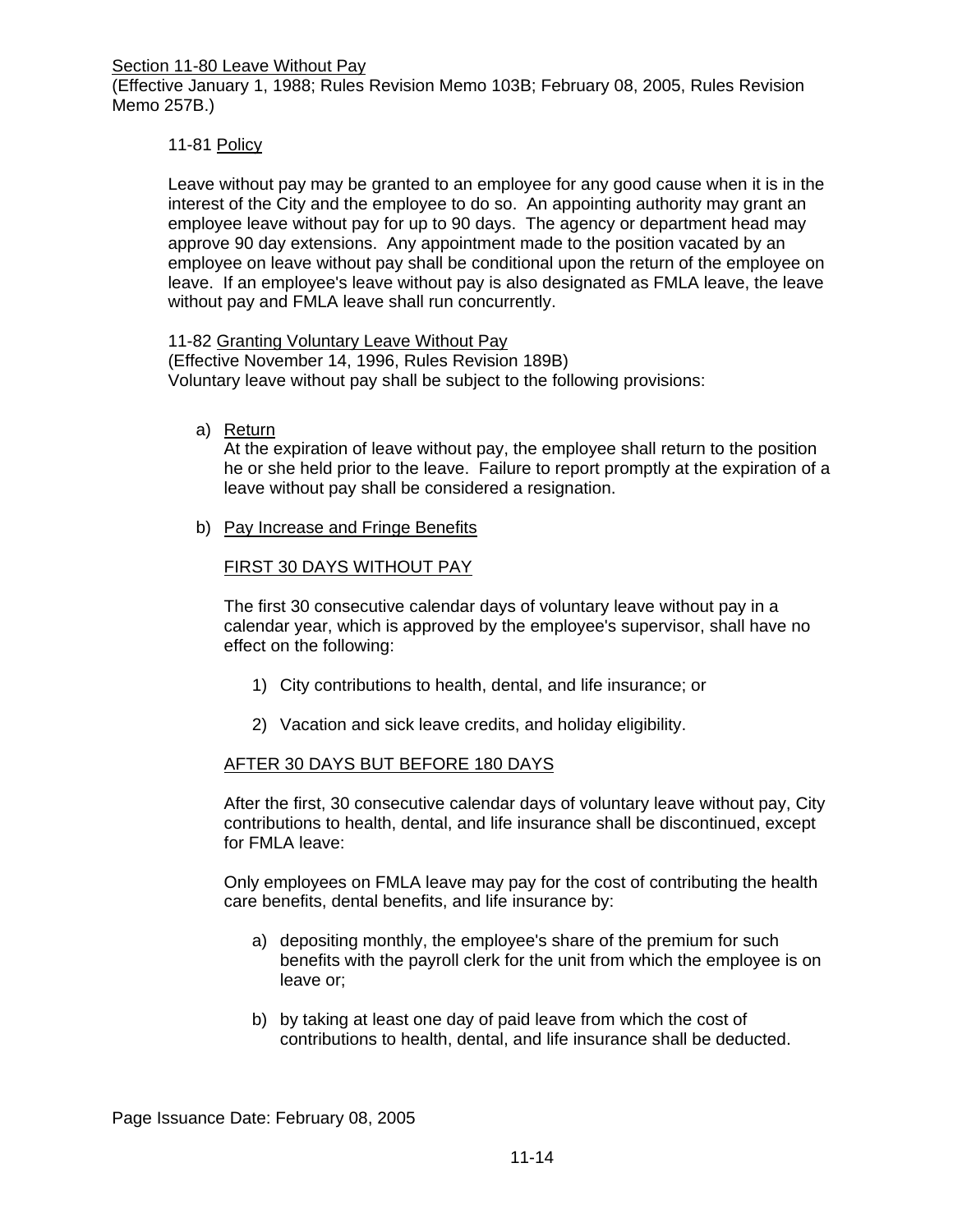Failure to contribute to the cost of the benefits or insurance shall result in the discontinuance of such benefits or insurance consistent with the FMLA.

Employees on leave without pay who are not on FMLA leave may only maintain benefit coverage by depositing the full monthly premium for such benefits with the payroll clerk for the unit from which the employee is on leave.

### AFTER 180 DAYS

After the first 180 consecutive calendar days of voluntary leave without pay, City contributions to health, dental, and life insurance shall be discontinued.

Employees on leave without pay for more than 180 consecutive calendar days may maintain benefit coverage by depositing the full monthly premium for such benefits with the payroll clerk for the unit from which the employee is on leave.

- c) No break in service: A leave without pay shall not constitute a break in service.
- d) During probationary period: Leave without pay for more than 180 consecutive calendar days during the probationary period shall not be counted as part of that period but the employee to whom such leave has been granted shall be allowed to complete his or her probationary period upon return from leave.
- e) Notification of Career Service Authority The Career Service Authority shall be advised, in writing, of leave without pay granted for 15 consecutive calendar days or more.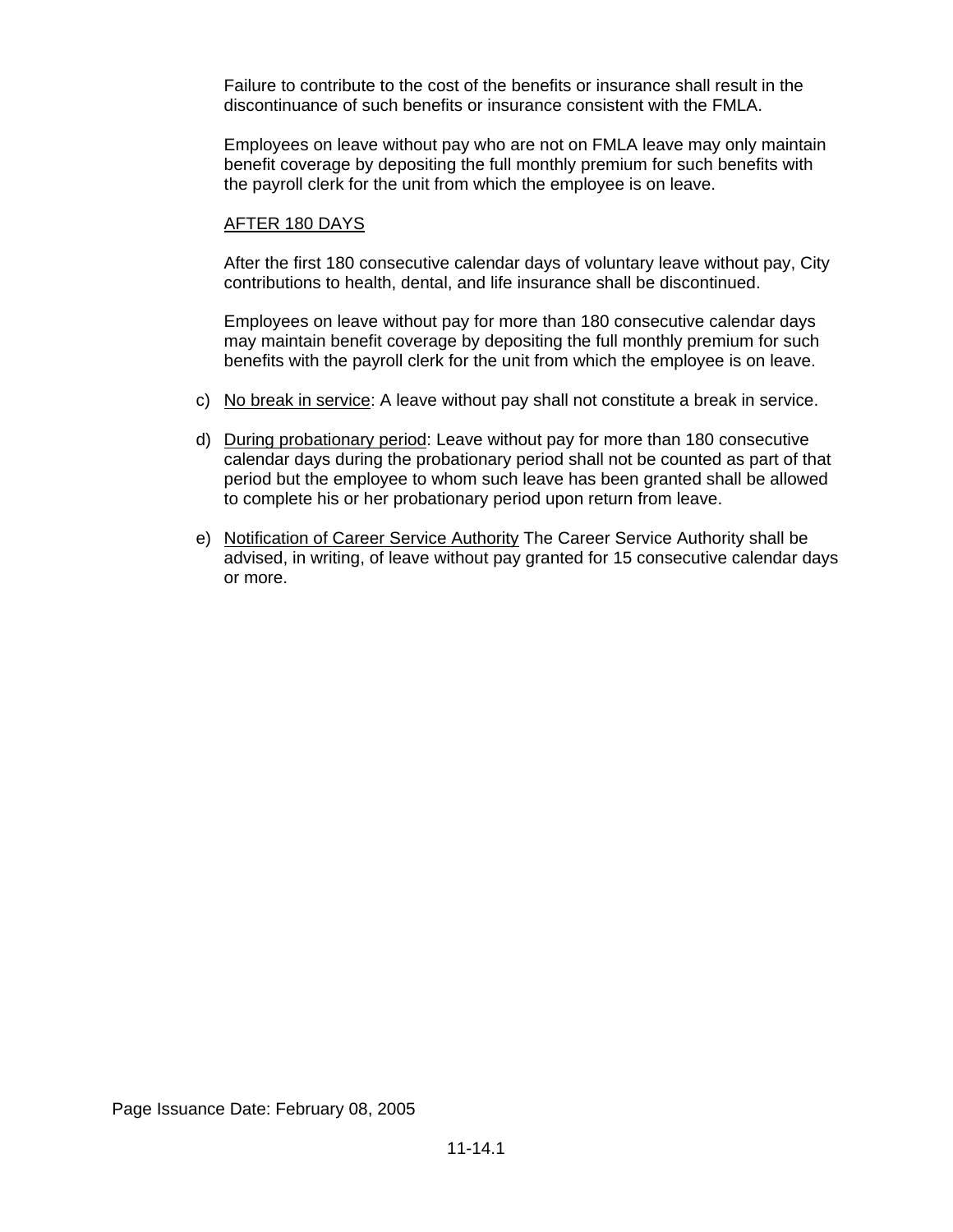#### Section 11-110 Training Leave

(Effective January 1, 1968; Rules Revision Memo 55A; February 08, 2005, Rules Revision Memo 257B.)

Appointing authorities may grant training leave with pay for the purpose of attending institutes, seminars, or educational courses related to an employee's work for a maximum of thirty (30) calendar days at any one time. Any training leave in excess of thirty (30) calendar days shall be approved by the Mayor.

Section 11-120 Disability Leave (Effective September 1, 1968; Rules Revision Memo 59A)

# 11-121 Revised Municipal Code Provisions

(Effective 1974; Revised Municipal Code, 1982 codification, Section 18-287)

- a) The Revised Municipal Code provides that under certain conditions and after compliance with certain requirements "...eligible employees shall be granted disability leave with pay for a period not to exceed ninety (90) calendar days."
- b) Compensation during disability leave shall be eighty percent (80%) of gross salary. (Effective January 1, 1981; Revised Municipal Code, 1982 codification, Section 16-286).

## 11-122 Policy

(Effective November 1, 1980; Rules Revision 127A; February 08, 2005, Rules Revision Memo 257B)

All Career Service employees, except employees holding on-call positions, shall be granted disability leave with pay for each occupational injury or occupational disease incurred in the course of employment, provided that the period of disability exceeds three (3) calendar days. If an employee's disability leave is also designated as FMLA leave, the disability leave and FMLA leave shall run concurrently.

#### 11-123 Eligibility for Disability Leave

(Effective January 1, 1993; Rules Revision 160B)

An employee shall be considered eligible for disability leave if such employee:

- a) Type of Position: Holds a full-time or part-time position but not an on-call position. (Effective November 1, 1980; Rules Revision 127A)
- b) Compliance with Ordinance: Has complied with the provisions of Sec. 18-287 of the Revised Municipal Code, 1982 codification, relating to reporting requirements and to examination and emergency treatment by the Employee's Medical clinic. (Effective December 15, 1983; Rules Revision 51B)
- c) Disability: Is physically or mentally unable to perform the duties of the employee's position or any other position within the City and County of Denver due to injury, occupational disease or accident experienced in the course of employment.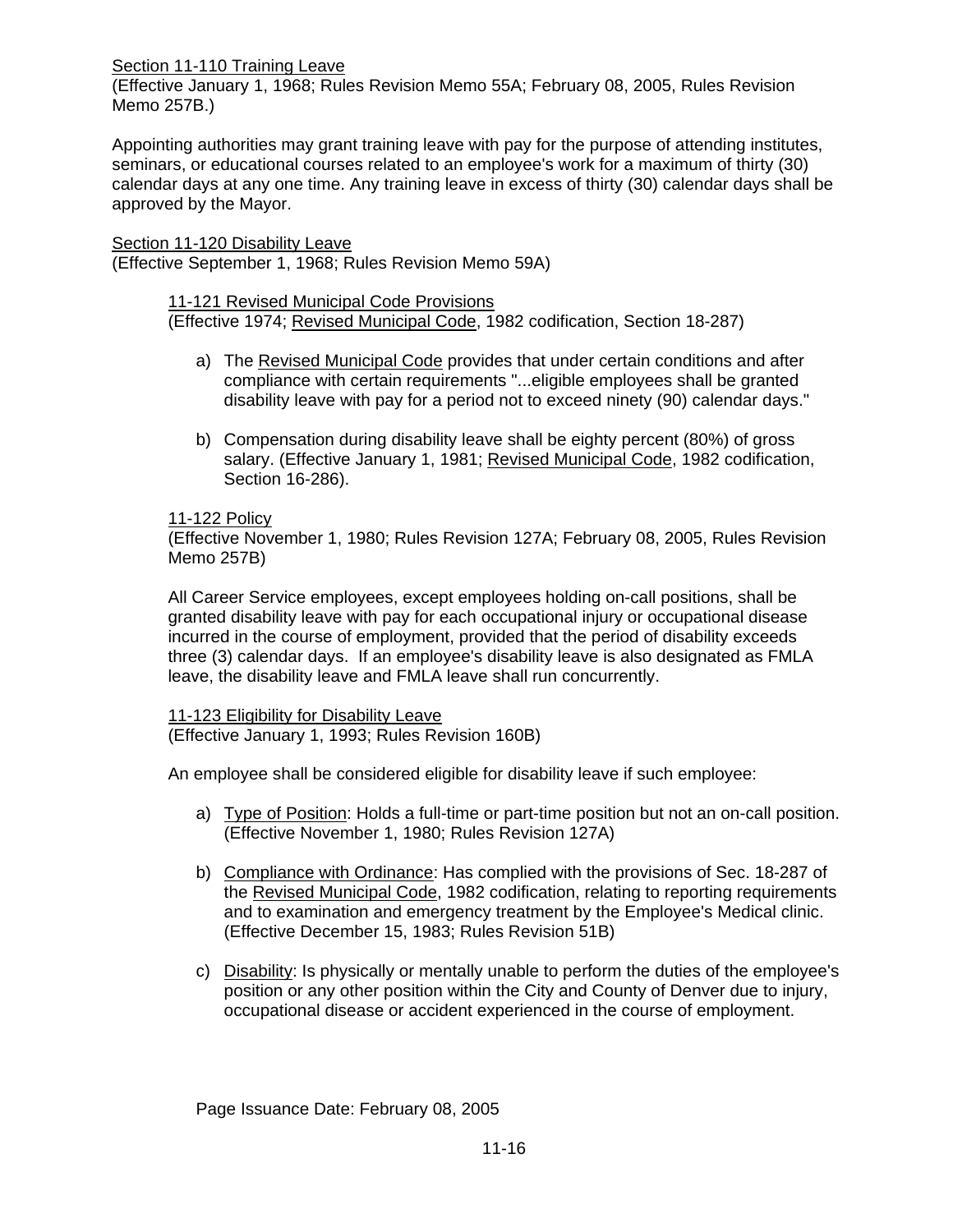Section 11-150 Family & Medical Leave Act Policy

(Effective December 2, 1993; Rules Revision 167B; February 08, 2005, Rules Revision Memo 257B.)

It is the policy of the Career Service Board to provide leave under the Family & Medical Leave Act of 1993 ("FMLA") to eligible employees. The purpose of FMLA leave is to provide up to twelve weeks of job-protected leave in a twelve-month period to eligible employees for specified immediate family and medical reasons. This rule is intended to comply with and be interpreted consistent with the FMLA and its corresponding regulations. To the extent an issue is not addressed herein, the FMLA and its corresponding regulations shall govern.

## 11-151 When Leave Under the Family & Medical Leave Act May be Used

FMLA leave shall only be available:

- a) for the birth and care of a newborn child of the employee (including a newborn child born into a domestic partnership);
- b) for placement with the employee or the employee's domestic partner of a child for adoption, foster care or legal guardianship;
- c) to care for an employee's immediate family member with a serious health condition; or
- d) to take leave when the employee is unable to perform the functions of the employee's job because of a serious health condition.

## 11-152 Eligibility for FMLA leave

Any employee who has been employed by the City for at least 12 months and who has worked at least 1250 hours in the 12 months preceding the beginning of the leave shall be eligible for FMLA leave.

#### 11-153 Requesting FMLA leave

- a) An employee may expressly request FMLA leave, or may merely state that he or she needs leave for a reason which the appointing authority knows is a qualifying reason for FMLA leave. In either instance, the appointing authority shall notify the employee that the leave may qualify as FMLA leave and request and provide information in accordance with this rule.
- b) In any situation where the need for FMLA leave is foreseeable, an employee shall provide 30 days' notice or such notice as is practicable.
- c) In any situation where the need for FMLA leave is not foreseeable, the employee shall provide such notice as is practicable. Such notice may be provided by the employee or the employee's spokesperson if the employee is unable to do so personally. The employee or the employee's spokesperson will provide more information as required by the appointing authority when it can be readily accomplished as a practical matter.
- d) An employee requesting FMLA leave must provide to the appointing authority all information necessary to determine if such leave is appropriate, including: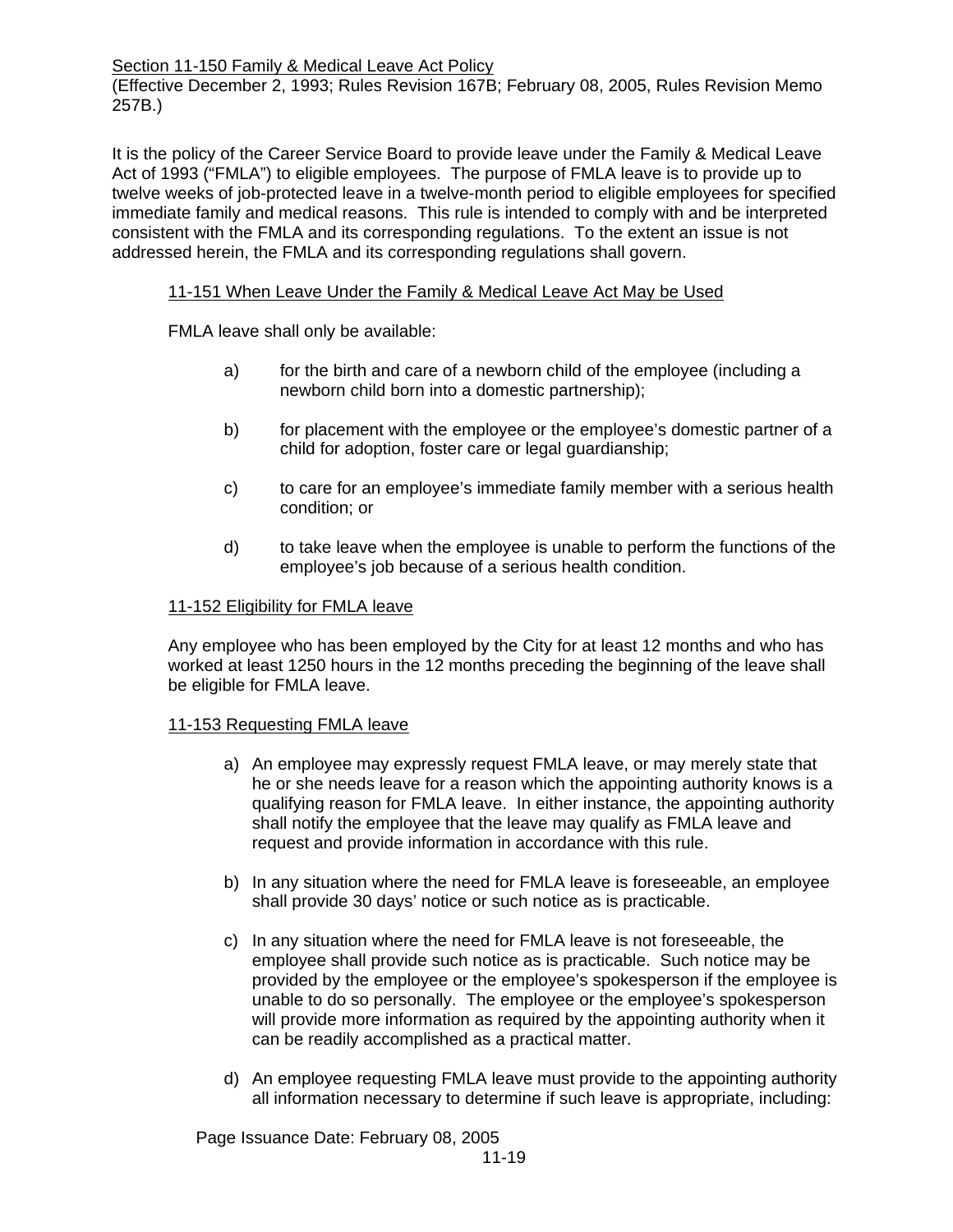- 1) The reasons for the leave so as to allow the appointing authority to determine if the conditions identified in 11-151 have been met.
- 2) The anticipated start of the leave.
- 3) The anticipated duration of the leave.
- 4) Whether or not the employee has a spouse or domestic partner who is also an employee of the City and County of Denver.
- 5) A health care provider certification on a form provided by the appointing authority consistent with the FMLA.

Information provided to the appointing authority regarding an employee's FMLA leave shall be maintained in a confidential file separate from the employee's personnel file.

- e) A request for FMLA leave which does not satisfy the conditions identified in 11-151 may be denied or delayed.
- f) A denial of a request for FMLA leave shall not preclude granting sick leave if the conditions identified in 11-32 are met.

#### 11-154 Use of FMLA leave

- a) No more than 12 workweeks of FMLA leave may be used in any 12 month period. The 12-month period shall begin when FMLA leave was first used by an employee.
- b) FMLA leave shall be granted consecutively, intermittently or on a reduced leave schedule, as provided for under the FMLA. Provided, however, if an employee requests FMLA leave intermittently or on a reduced leave schedule after the birth or placement of a child for adoption, foster care or legal guardianship, such leave shall be granted if it is consistent with the reasonable operational necessity of the agency, as determined by the appointing authority.
- c) It is the appointing authority's responsibility to designate qualifying leave as FMLA leave and the appointing authority shall notify the employee of such designation and provide other required information about FMLA leave.An employee may not refuse to allow the appointing authority to designate qualifying leave as FMLA leave.
- d) FMLA leave is unpaid leave, unless an employee elects to substitute sick leave, donated leave, or vacation leave or other accrued paid leave for unpaid FMLA leave.
	- 1. Sick leave, donated leave, vacation leave or other accrued paid leave substituted for unpaid FMLA leave shall be counted against available FMLA leave.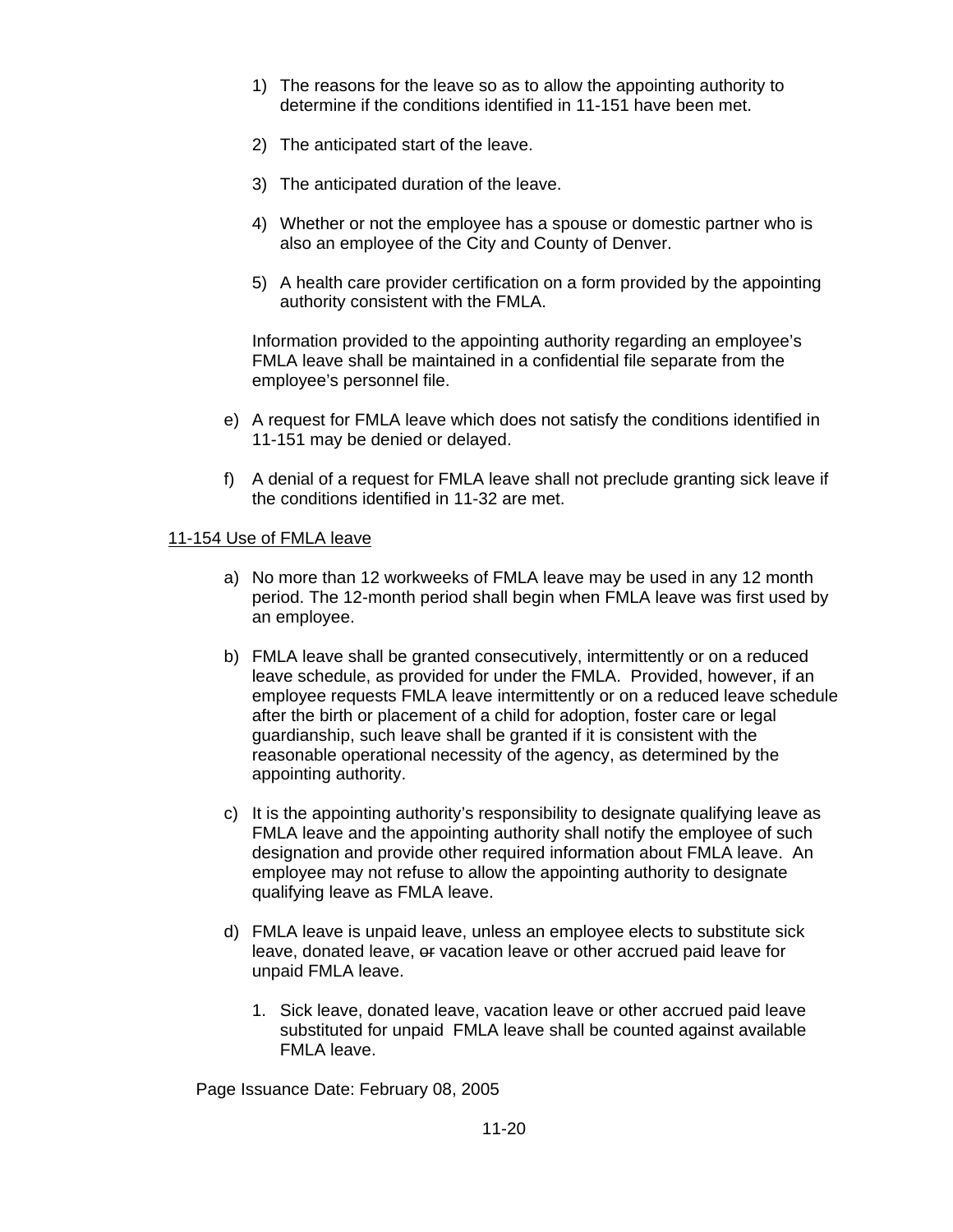- e) In the case where both spouses or domestic partners are employees, the amount of FMLA leave available shall be determined as follows:
	- 1. When the leave is because of birth, adoption, foster care or legal guardianship of a child, or serious health condition of a member of either employee's immediate family (other than a child, spouse or domestic partner), the FMLA leave available shall be the combined total of 12 weeks of FMLA leave during any 12-month period.
	- 2. When the leave is because of a serious health condition of either or both employees or a child, 12 weeks of FMLA leave may be used by each employee in any 12-month period.

## 11-155 Secondary employment during FMLA leave

Appointing authorities may deny secondary employment during FMLA leave.

## 11-156 Investigation of Use of FMLA leave

Appointing authorities may investigate the use of FMLA leave consistent with the FMLA, including by a requiring a second opinion and third opinion, if appropriate.. Misuse of FMLA leave may be cause for disciplinary action up to and including dismissal. An appointing authority may not discipline an employee for appropriate use of FMLA leave.

## 11-158 Reassignment

If an employee needs intermittent leave or leave on a reduced leave schedule that is foreseeable based on the planned medical treatment for the employee or an immediate family member, or if the appointing authority agrees to permit intermittent or reduced schedule leave for the birth of a child or for placement of a child for adoption, foster care or legal guardianship, the appointing authority may require the employee to transfer temporarily, during the period the intermittent or reduce leave schedule is required, to an available alternative position for which the employee is qualified and which better accommodates recurring periods of leave than does the employee's regular position.

#### 11-159 Maintenance of Benefits

- a) It shall be the responsibility of an employee on unpaid FMLA leave to provide that share of payment(s) necessary to maintain health insurance coverage as directed by the appointing authority.
- b) During any FMLA leave, the City must maintain the employee's coverage under any group health plan on the same conditions as coverage would have been provided if the employee had been continuously employed during the entire leave period.

# 11-160 Return from FMLA Leave

a) An employee returning from FMLA leave due to his or her own serious health condition shall provide a certification from the employee's health care provider that the employee is able to resume work. An employee further may be required to report periodically on the employee's status and intent to return to work.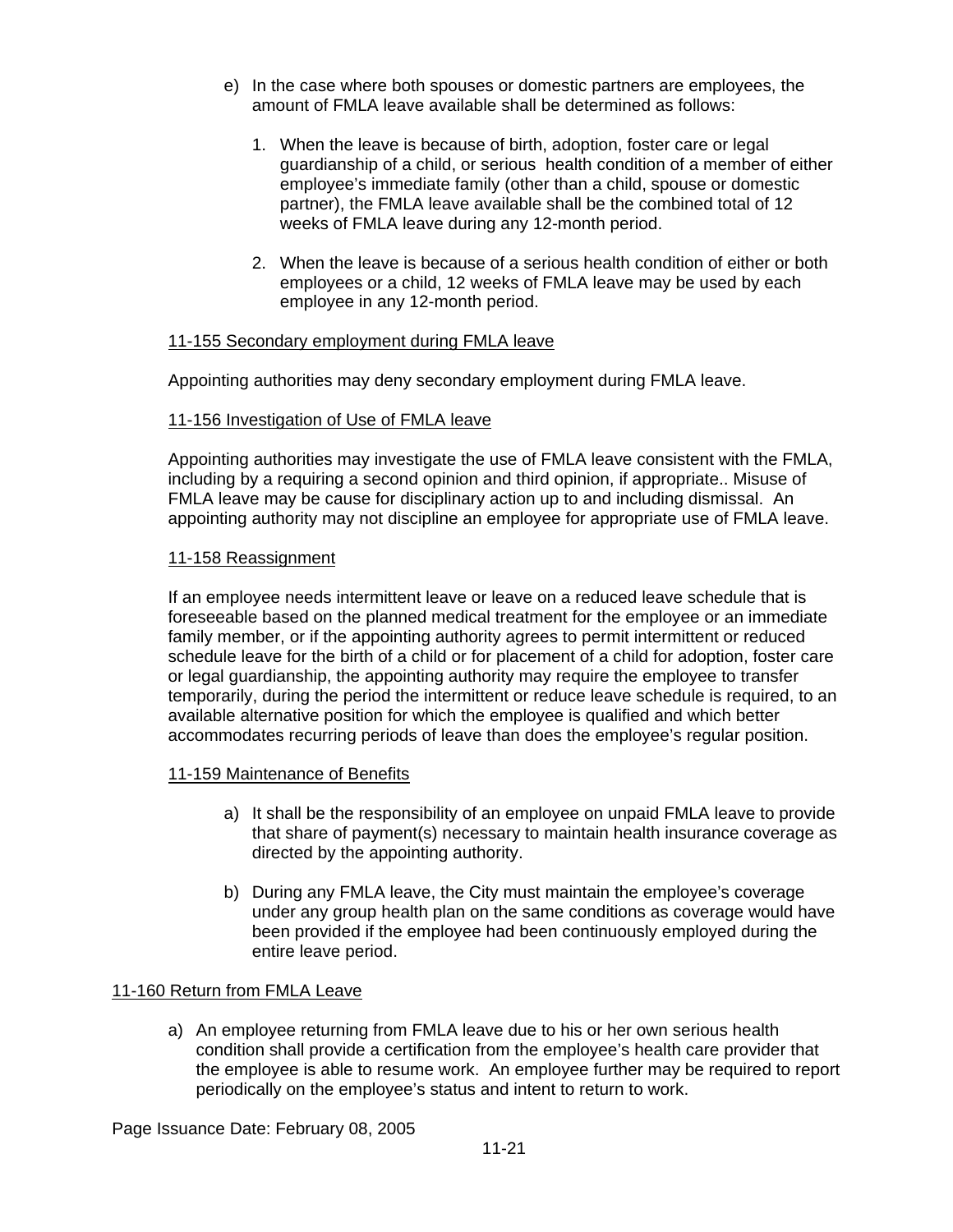- b) An employee returning from FMLA leave shall be returned to the same position the employee held when leave began or to an equivalent position which is defined by the FMLA regulations as a position that is virtually identical to the employee's former position in terms of pay, benefits and working conditions.
- c) An employee need not be reinstated if the employee would not otherwise have been employed at the time reinstatement is requested.
- d) When an employee returning from FMLA leave is not qualified or able to perform the essential functions of the position to which the employee was returned, the employee shall be given a reasonable opportunity in which to become qualified or seek accommodation so long as such accommodation is required by and consistent with the Americans with Disabilities Act ("ADA").
- e) When an employee returning from FMLA leave is not able to perform the essential functions of the position to which the employee is returned, the appointing authority may disqualify the employee in accordance with Rule 14-20.

# 11-162 Additional information regarding the FMLA

Appointing authorities shall post information and otherwise provide information regarding the FMLA as required by the FMLA. In addition, information may be found on the United States Department of Labor's website, www.dol.gov.

Page Issuance Date: February 08, 2005

11-22